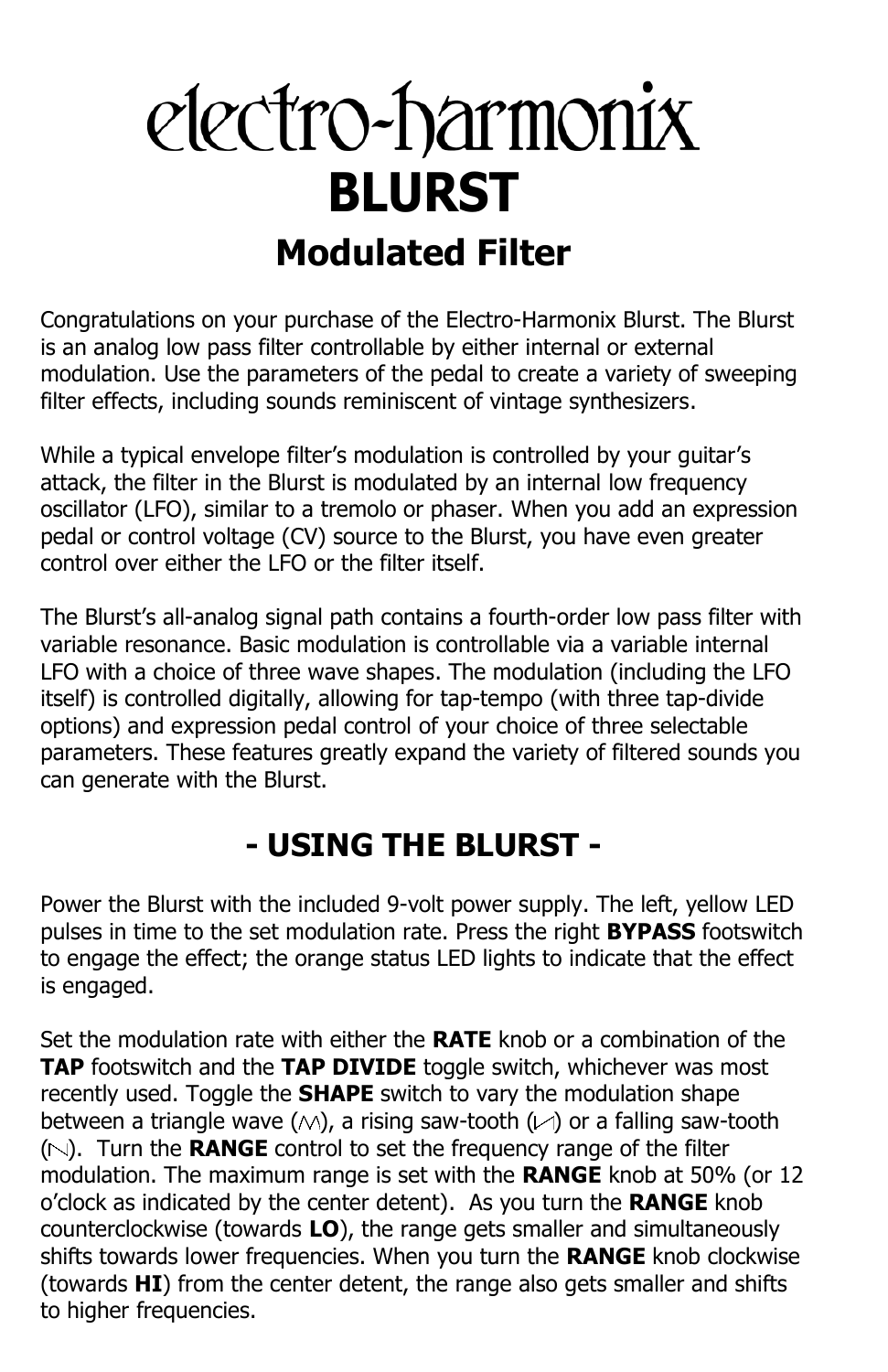**RESONANCE** sets the resonance (or Q factor) of the filter, and affects the output level of the filtered sound. Set the **BLEND** knob to control the blend of the dry and filtered signal. The **VOLUME** knob controls the output volume.

When you plug an expression pedal or a suitable control voltage (CV) source (such as an EHX 8-Step Program) into the **EXP** jack, set the three-way **EXP MODE** switch to select which parameter the expression pedal or CV source controls. In **RATE** mode you control the modulation rate, with the toe equaling the **RATE** knob, or, if tap-tempo is enabled, the heel equaling the current tap-tempo setting. In **RANGE** mode you control the frequency range of the filter, with the toe equaling the **RANGE** knob. In **FILTER** mode the expression pedal or CV source controls the cutoff frequency of the filter directly. In this mode, the **RATE** and **RANGE** controls will do nothing.

## **- CONTROLS, I/O JACKS, POWER -**

**BYPASS Footswitch & Orange Status LED** –The orange LED illuminates when the effect is engaged. The status LED glows brightly to signal that all operational voltages are satisfactory. Tap the footswitch to toggle between effect on and off. When the effect is off, the pedal is in true bypass mode.

**Yellow Filter Status LED** – The yellow LED illuminates based on the current cutoff frequency of the filter. In most cases it can be used as a visual representation of the rate of the LFO modulating the filter. NOTE: at certain settings—depending upon the position of the RANGE knob—the LED will remain lit or will not light at all.

**TAP Footswitch** – Use this footswitch to tap in a tempo for the LFO.

**VOLUME Knob** – Sets the Blurst's output volume in effect mode.

**BLEND Knob** – Sets the mix between dry and wet (filtered) signal.

**RESONANCE Knob** – Sets the resonance of the filter; also affects the volume of the filtered signal.

**RANGE Knob –**Sets the frequency range of the filter's modulation. Maximum range with the knob at 50%. Range gets smaller and centers around lower frequencies as you bring the knob from 50% to minimum. Range gets smaller and centers around higher frequencies as you bring the knob from 50% to maximum.

**RATE Knob** – Controls the speed of modulation.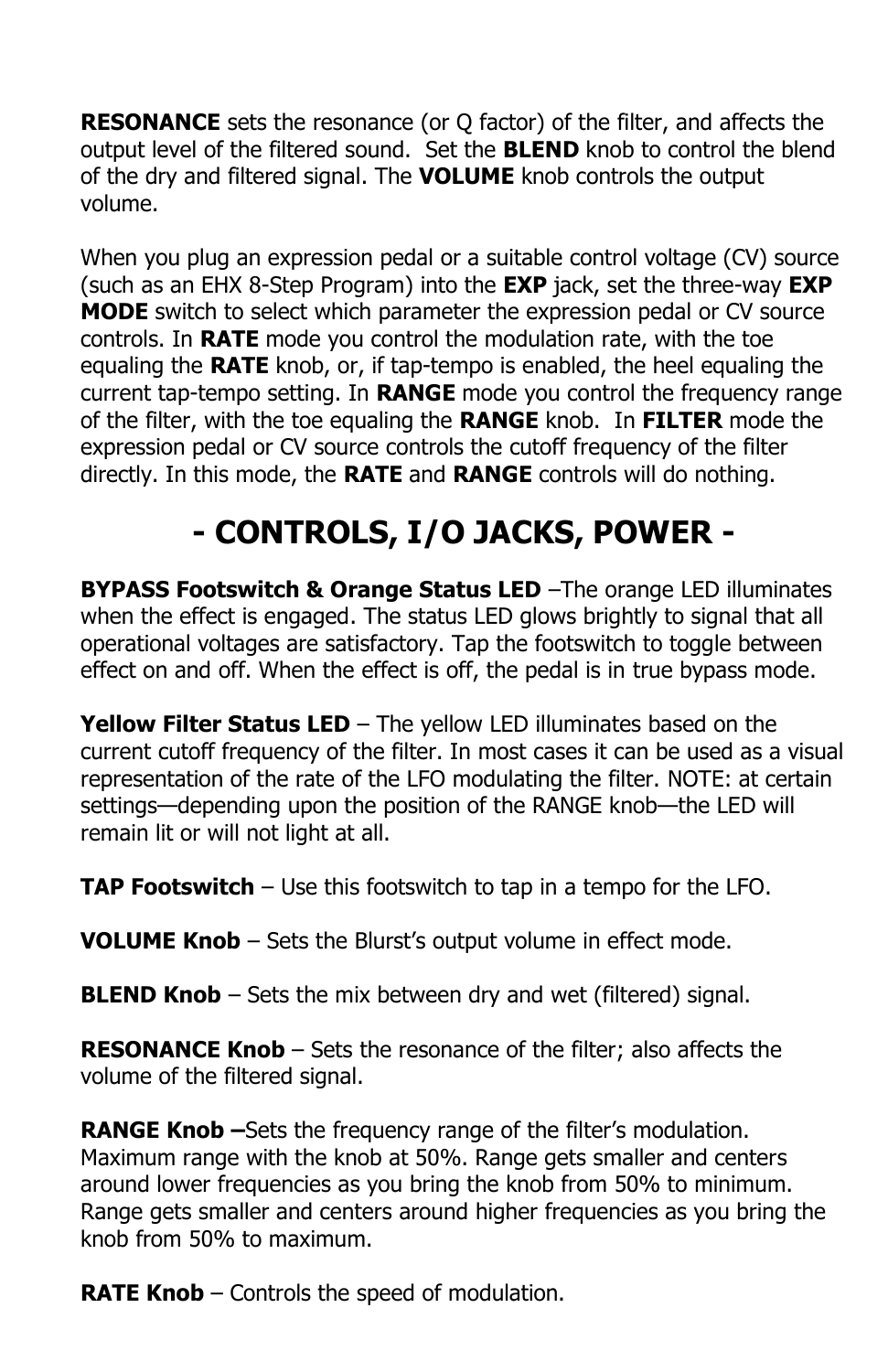**EXP MODE Switch** – Determines which parameter the expression pedal controls.

**TAP DIVIDE Switch** – Sets the note type based on tapped in quarter notes.

**SHAPE Switch** – Sets the waveform shape of the LFO.

**INPUT Jack** – Plug your instrument or the output of another effects pedal into this  $\frac{1}{4}$ " jack. The input impedance is 2.2M $\Omega$ .

**OUTPUT Jack** –Outputs the Blurst's audio signal. The output impedance is  $2200.$ 

**EXP Jack** – Plug a TRS expression pedal or other CV device (such as an EHX 8-Step Program) into this ¼" jack.

**9V Power Jack** – Plug the output of the AC adapter into the 9V power jack located at the top of the Blurst. The Blurst draws 56mA at 9VDC with a **center negative plug**. The Blurst accepts Boss® and Ibanez® style AC Adapters capable of delivering at least 100 mA.

### **- WARRANTY INFORMATION -**

Please register online at http://www.ehx.com/product-registration or complete and return the enclosed warranty card within 10 days of purchase. Electro-Harmonix will repair or replace, at its discretion, a product that fails to operate due to defects in materials or workmanship for a period of one year from date of purchase. This applies only to original purchasers who have bought their product from an authorized Electro-Harmonix retailer. Repaired or replaced units will then be warranted for the unexpired portion of the original warranty term.

If you should need to return your unit for service within the warranty period, please contact the appropriate office listed below. Customers outside the regions listed below, please contact EHX Customer Service for information on warranty repairs at info@ehx.com or +1-718-937-8300. USA and Canadian customers: please obtain a **Return Authorization Number** (RA#) from EHX Customer Service before returning your product. Include-with your returned unit-a written description of the problem as well as your name, address, telephone number, e-mail address, RA# and a copy of your receipt clearly showing the purchase date.

#### **United States & Canada Europe**

EHX CUSTOMER SERVICE JOHN WILLIAMS ELECTRO-HARMONIX ELECTRO-HARMONIX UK c/o NEW SENSOR CORP. 13 CWMDONKIN TERRACE 47-50 33RD STREET SWANSEA SA2 ORO LONG ISLAND CITY, NY 11101 UNITED KINGDOM Tel: 718-937-8300 Tel: +44 179 247 3258

Email: info@ehx.com Email: electroharmonixuk@virginmedia.com